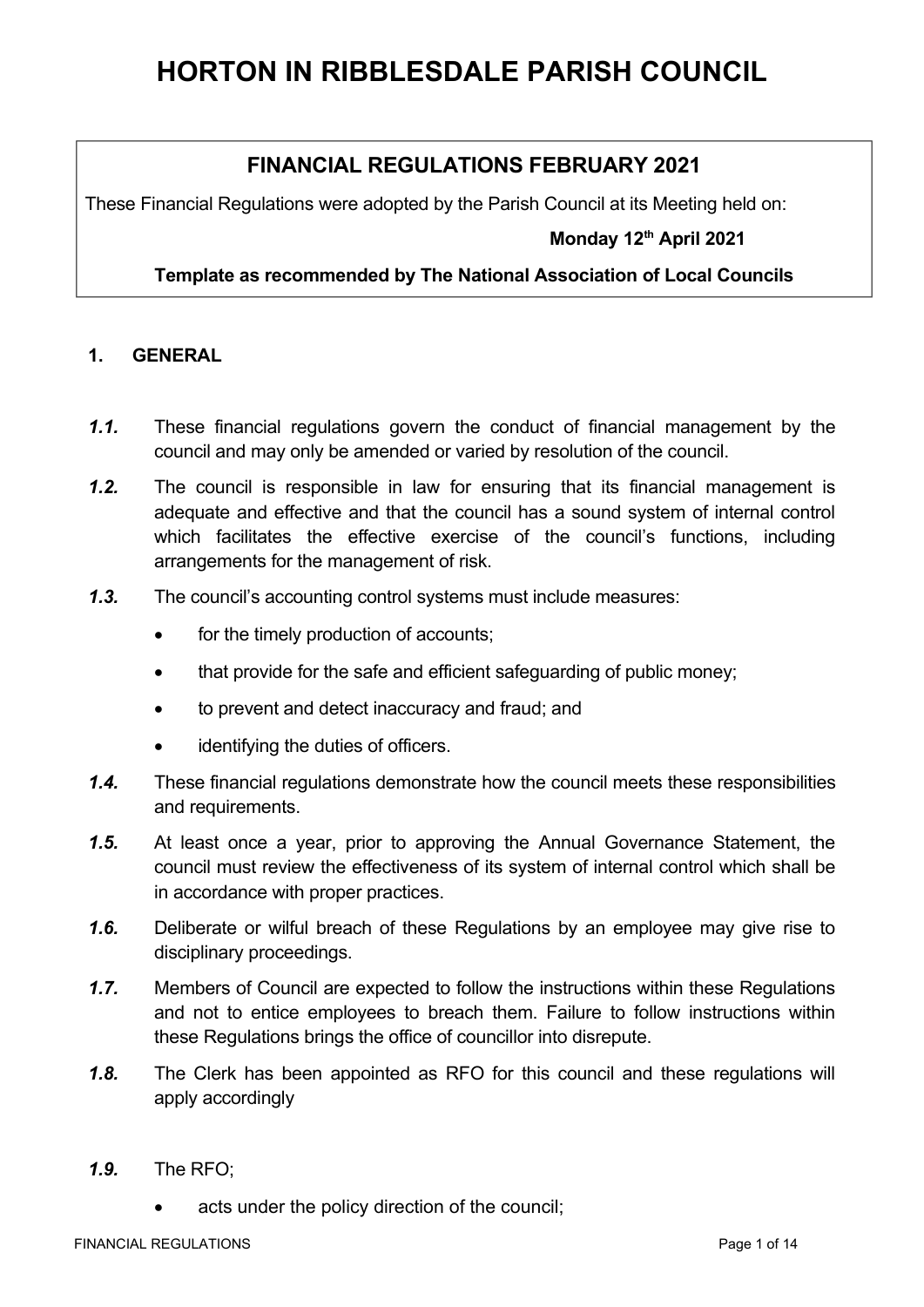- administers the council's financial affairs in accordance with all Acts, Regulations and proper practices;
- determines on behalf of the council its accounting records and accounting control systems;
- ensures the accounting control systems are observed;
- maintains the accounting records of the council up to date in accordance with proper practices;
- assists the council to secure economy, efficiency and effectiveness in the use of its resources; and
- produces financial management information as required by the council.
- *1.10.* The accounting records determined by the RFO shall be sufficient to show and explain the council's transactions and to enable the RFO to ensure that any income and expenditure account and statement of balances, or record of receipts and payments and additional information, as the case may be, or management information prepared for the council from time to time comply with the Accounts and Audit Regulations.
- *1.11.* The accounting records determined by the RFO shall in particular contain:
	- entries from day to day of all sums of money received and expended by the council and the matters to which the income and expenditure or receipts and payments account relate;
	- a record of the assets and liabilities of the council; and
	- wherever relevant, a record of the council's income and expenditure in relation to claims made, or to be made, for any contribution, grant or subsidy.
- *1.12.* The accounting control systems determined by the RFO shall include:
	- procedures to ensure that the financial transactions of the council are recorded as soon as reasonably practicable and as accurately and reasonably as possible;
	- procedures to enable the prevention and detection of inaccuracies and fraud and the ability to reconstruct any lost records;
	- identification of the duties of officers dealing with financial transactions and division of responsibilities of those officers in relation to significant transactions;
	- procedures to ensure that non-collectable amounts, including any bad debts are not submitted to the council for approval to be written off except with the approval of the RFO and that the approvals are shown in the accounting records; and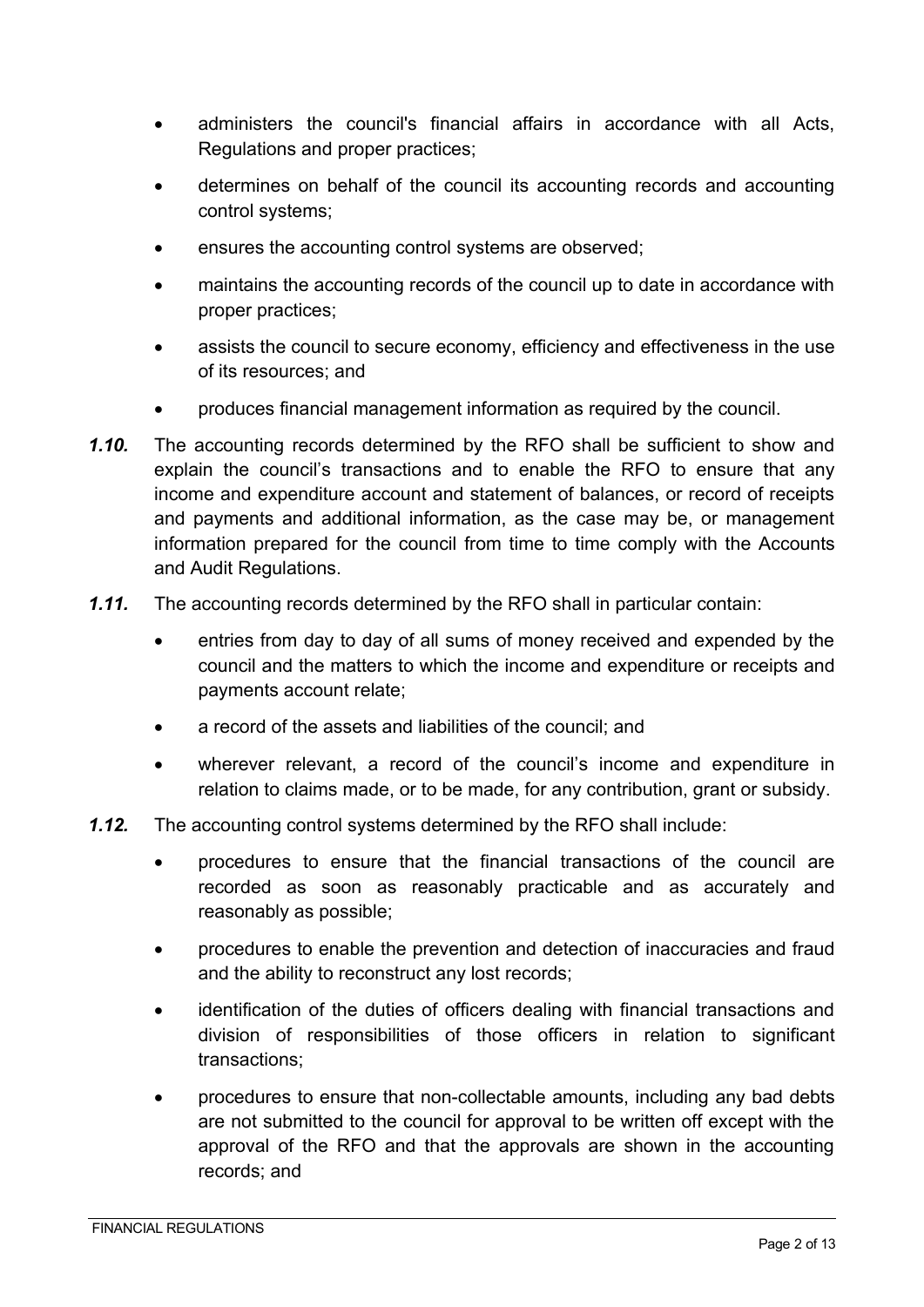- measures to ensure that risk is properly managed.
- *1.13.* The council is not empowered by these Regulations or otherwise to delegate certain specified decisions. In particular any decision regarding:
	- setting the final budget or the precept (council tax requirement);
	- approving accounting statements;
	- approving an annual governance statement;
	- borrowing;
	- writing off bad debts;
	- declaring eligibility for the General Power of Competence; and
	- addressing recommendations in any report from the internal or external auditors,

shall be a matter for the full council only.

- *1.14.* In addition the council must:
	- determine and keep under regular review the bank mandate for all council bank accounts;
	- approve any grant or a single commitment in excess of **£500** (see section 4.1)
	- in respect of the annual salary for any employee have regard to recommendations about annual salaries of employees made by the relevant committee in accordance with its terms of reference.
- *1.15.* In these financial regulations, references to the Accounts and Audit Regulations or 'the regulations' shall mean the regulations issued under the provisions of section 27 of the Audit Commission Act 1998, or any superseding legislation, and then in force unless otherwise specified.

In these financial regulations the term 'proper practice' or 'proper practices' shall refer to guidance issued in *Governance and Accountability for Local Councils - a Practitioners' Guide (England)* issued by the Joint Practitioners Advisory Group (JPAG), available from the websites of NALC and the Society for Local Council Clerks (SLCC).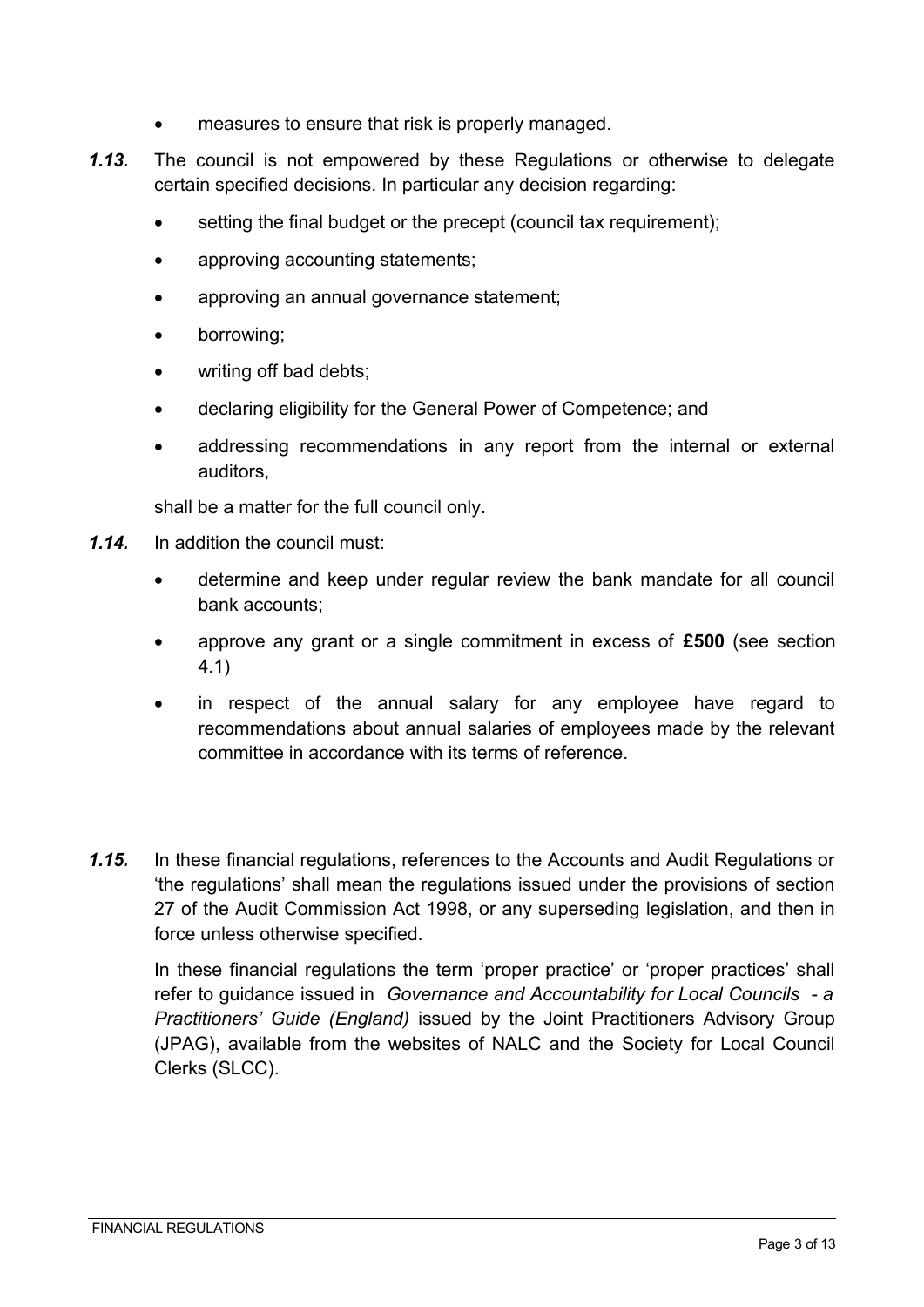## **2. ACCOUNTING AND AUDIT (INTERNAL AND EXTERNAL)**

- *2.1.* All accounting procedures and financial records of the council shall be determined by the RFO in accordance with the Accounts and Audit Regulations, appropriate guidance and proper practices.
- *2.2.* On a regular basis, at least once in each quarter, and at each financial year end, a member other than the Chairman shall be appointed to verify bank reconciliations (for all accounts) produced by the RFO. The member shall sign the reconciliations and the original bank statements as evidence of verification. This activity shall on conclusion be reported, including any exceptions, to and noted by the council.
- *2.3.* The RFO shall complete the annual statement of accounts, annual report, and any related documents of the council contained in the Annual Return (as specified in proper practices) as soon as practicable after the end of the financial year and having certified the accounts shall submit them and report thereon to the council within the timescales set by the Accounts and Audit Regulations.
- *2.4.* The council shall ensure that there is an adequate and effective system of internal audit of its accounting records, and of its system of internal control in accordance with proper practices. Any officer or member of the council shall make available such documents and records as appear to the council to be necessary for the purpose of the audit and shall, as directed by the council, supply the RFO, internal auditor, or external auditor with such information and explanation as the council considers necessary for that purpose.
- *2.5.* The internal auditor shall be appointed by and shall carry out the work in relation to internal controls required by the council in accordance with proper practices.
- *2.6.* The internal auditor shall:
	- be competent and independent of the financial operations of the council;
	- report to council in writing, or in person, on a regular basis with a minimum of one annual written report during each financial year;
	- to demonstrate competence, objectivity and independence, be free from any actual or perceived conflicts of interest, including those arising from family relationships; and
	- have no involvement in the financial decision making, management or control of the council.
- *2.7.* Internal or external auditors may not under any circumstances:
	- perform any operational duties for the council;
	- initiate or approve accounting transactions; or
	- direct the activities of any council employee, except to the extent that such employees have been appropriately assigned to assist the internal auditor.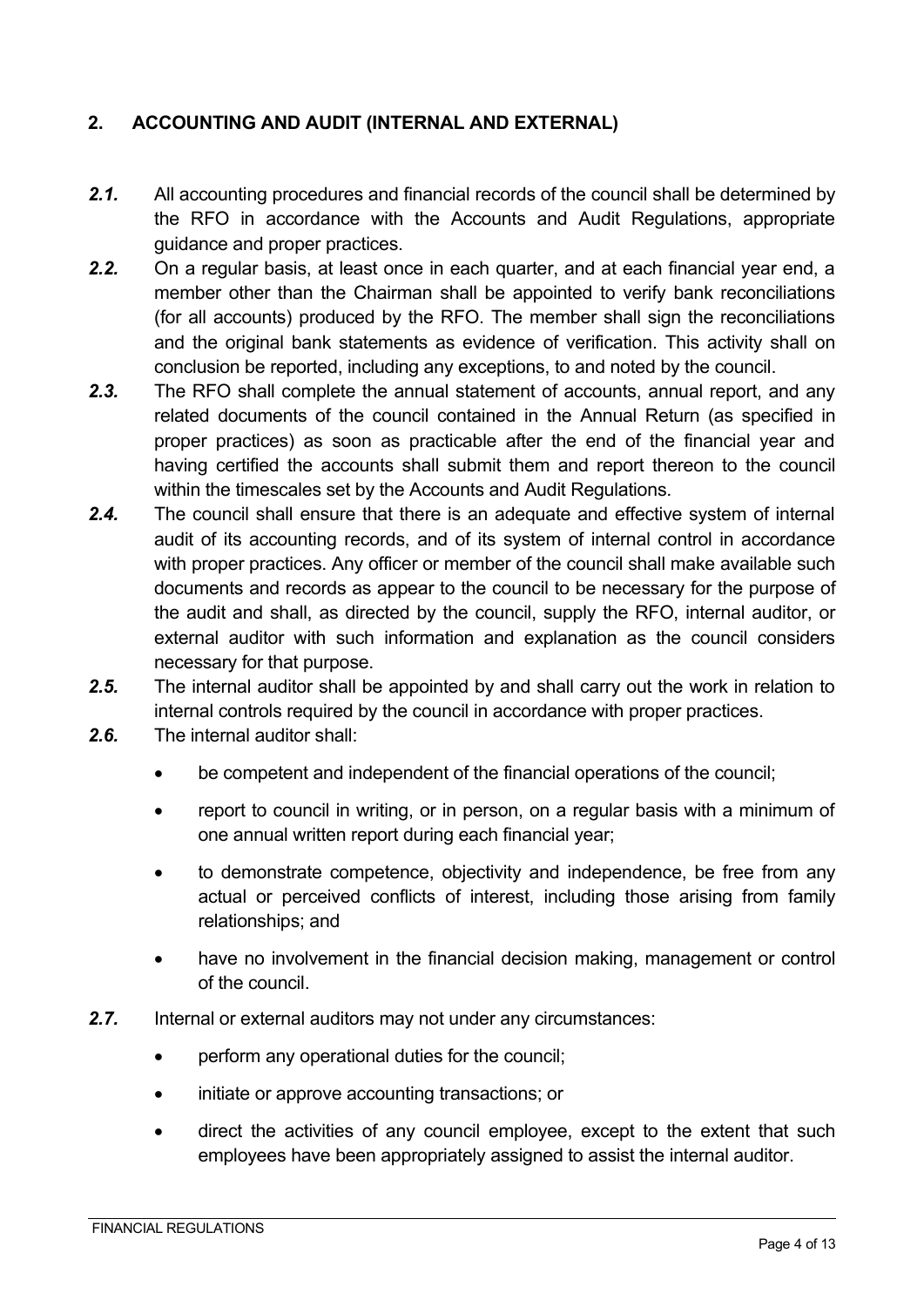- *2.8.* For the avoidance of doubt, in relation to internal audit the terms 'independent' and 'independence' shall have the same meaning as is described in proper practices.
- *2.9.* The RFO shall make arrangements for the exercise of electors' rights in relation to the accounts including the opportunity to inspect the accounts, books, and vouchers and display or publish any notices and statements of account required by Audit Commission Act 1998, or any superseding legislation, and the Accounts and Audit Regulations.
- *2.10.* The RFO shall, without undue delay, bring to the attention of all councillors any correspondence or report from internal or external auditors.

## **3. ANNUAL ESTIMATES (BUDGET) AND FORWARD PLANNING**

- *3.1.* The council shall review its three year forecast of revenue and capital receipts and payments. Having regard to the forecast, it shall thereafter formulate and submit proposals for the following financial year to the council not later than the end of December each year including any proposals for revising the forecast.
- *3.2.* The RFO must each year, by no later than December, prepare detailed estimates of all receipts and payments including the use of reserves and all sources of funding for the following financial year in the form of a budget to be considered by the council.
- *3.3.* The council shall consider annual budget proposals in relation to the council's three year forecast of revenue and capital receipts and payments including recommendations for the use of reserves and sources of funding and update the forecast accordingly.
- *3.4.* The council shall fix the precept, and relevant basic amount of council tax to be levied for the ensuing financial year not later than by the end of January each year. The RFO shall issue the precept to the billing authority and shall supply each member with a copy of the approved annual budget.
- *3.5.* The approved annual budget shall form the basis of financial control for the ensuing year.

## **4. BUDGETARY CONTROL AND AUTHORITY TO SPEND**

*4.1.* Expenditure on revenue items may be authorised up to the amounts included for that class of expenditure in the approved budget. This authority is to be determined by:

the Council for all items over **£500;**

the Clerk / RFO may incur expenditure on behalf of the Council which is necessary to carry out any repair, replacement, or other work which is of extreme urgency that it must be done at once, whether or not there is any budgetary provision for the expenditure, subject to a limit of **£500**. The Clerk/ RFO must liaise and agree with the Chairman, or in their absence the Vice Chairman and report the action to the Council as soon as practicable thereafter.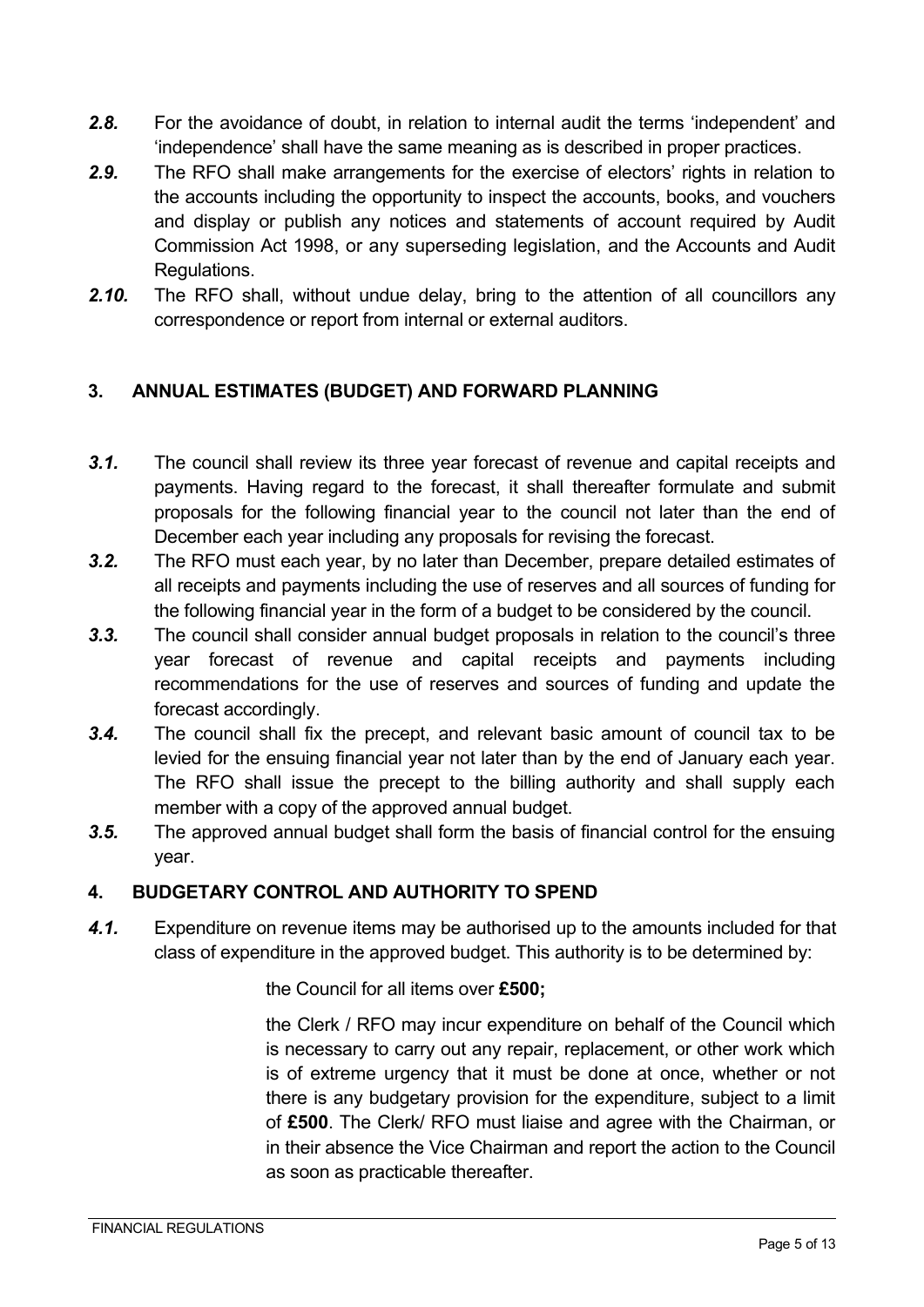- *4.2.* No expenditure may be authorised that will exceed the amount provided in the revenue budget for that class of expenditure other than by resolution of the council, or duly delegated committee. During the budget year and with the approval of council having considered fully the implications for public services, unspent and available amounts may be moved to other budget headings or to an earmarked reserve as appropriate ('virement').
- *4.3.* Unspent provisions in the revenue budget for completed projects shall not be carried forward to a subsequent year.
- *4.4.* The salary budgets are to be reviewed at least annually in December for the following financial year and such review shall be evidenced by a hard copy schedule signed by the Clerk and the Chairman of Council or relevant committee. The RFO will inform committees of any changes impacting on their budget requirement for the coming year in good time.
- *4.5.* In cases of extreme risk to the delivery of council services, the clerk may authorise revenue expenditure on behalf of the council which in the clerk's judgement it is necessary to carry out. Such expenditure includes repair, replacement or other work, whether or not there is any budgetary provision for the expenditure, subject to a limit of **£500** The Clerk/ RFO must liaise and agree with the Chairman, or in their absence the Vice Chairman, and report to the council as soon as practicable thereafter.
- *4.6.* No expenditure shall be authorised in relation to any capital project and no contract entered into or tender accepted involving capital expenditure unless the council is satisfied that the necessary funds are available and the requisite borrowing approval has been obtained.
- *4.7.* All capital works shall be administered in accordance with the council's standing orders and financial regulations relating to contracts.
- *4.8.* The RFO shall regularly provide the council with a statement of receipts and payments to date under each head of the budgets, comparing actual expenditure to the appropriate date against that planned as shown in the budget.
- *4.9.* Changes in earmarked reserves shall be approved by council as part of the budgetary control process.

## **5. BANKING ARRANGEMENTS AND AUTHORISATION OF PAYMENTS**

- *5.1.* The council's banking arrangements, including the bank mandate, shall be made by the RFO and approved by the council; banking arrangements may not be delegated to a committee. They shall be regularly reviewed for safety and efficiency.
- *5.2.* The RFO shall prepare a schedule of payments requiring authorisation, forming part of the Agenda for the Meeting and, together with the relevant invoices, present the schedule to council. The council shall review the schedule for compliance and, having satisfied itself shall authorise payment by a resolution of the council. The approved schedule shall be ruled off and initialled by the Chairman of the Meeting. A detailed list of all payments shall be disclosed within or as an attachment to the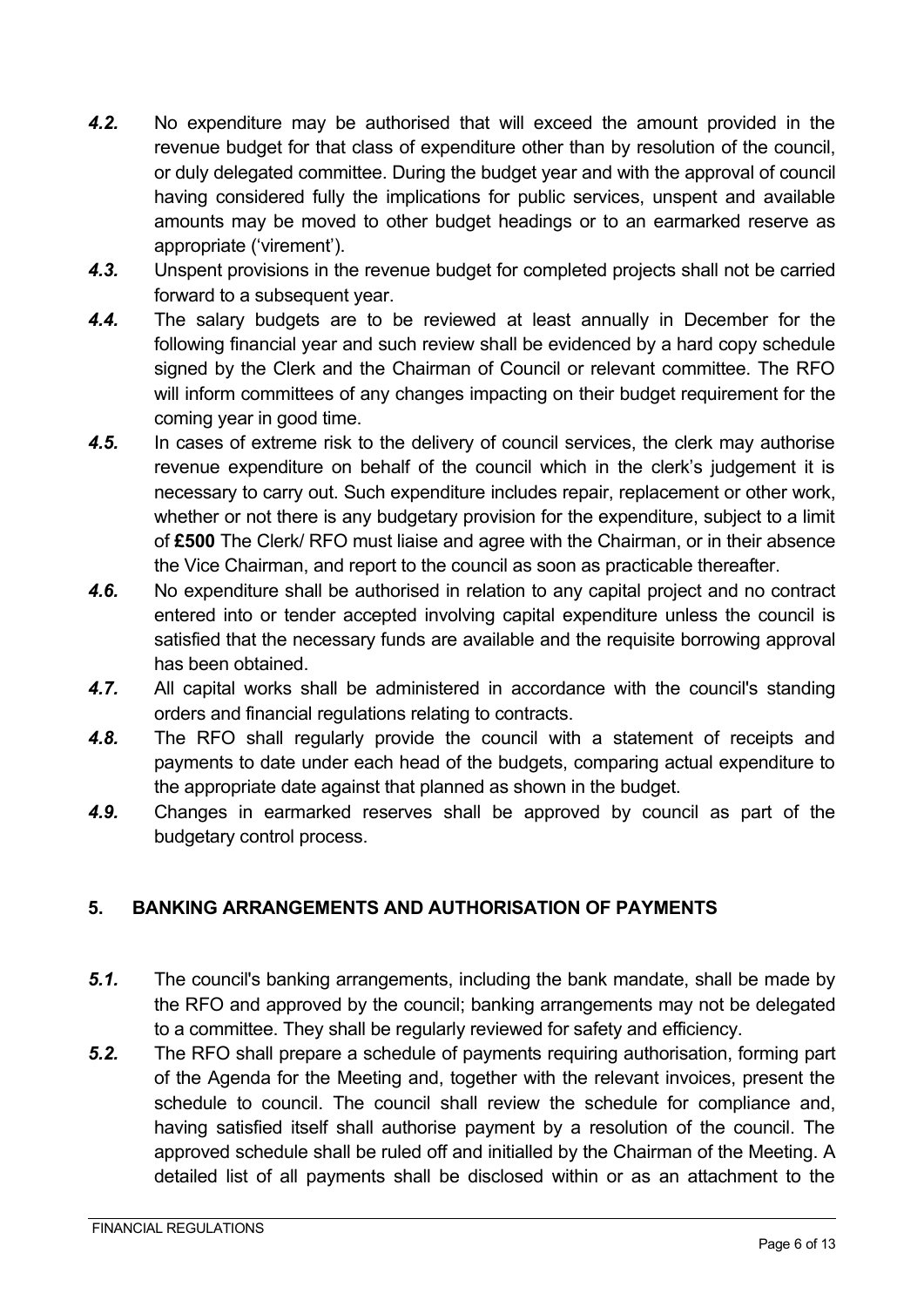minutes of the meeting at which payment was authorised. Personal payments (including salaries, wages, expenses and any payment made in relation to the termination of a contract of employment) may be summarised to remove public access to any personal information.

- *5.3.* All invoices for payment shall be examined, verified and certified by the RFO to confirm that the work, goods or services to which each invoice relates has been received, carried out, examined and represents expenditure previously approved by the council.
- *5.4.* The RFO shall examine invoices for arithmetical accuracy and analyse them to the appropriate expenditure heading. The RFO shall take all steps to pay all invoices submitted, and which are in order, at the next available council meeting.
- *5.5.* The Clerk and RFO shall have delegated authority to authorise the payment of items only in the following circumstances:

If a payment is necessary to avoid a charge to interest under the Late Payment of Commercial Debts (Interest) Act 1998, and the due date for payment is before the next scheduled Meeting of council, where the Clerk and RFO certify that there is no dispute or other reason to delay payment, provided that a list of such payments shall be submitted to the next appropriate meeting of council [or finance committee];

- *5.6.* Members are subject to the Code of Conduct that has been adopted by the council and shall comply with the Code and Standing Orders when a decision to authorise or instruct payment is made in respect of a matter in which they have a disclosable pecuniary or other interest, unless a dispensation has been granted.
- *5.7.* The council will aim to rotate the duties of members in these Regulations so that onerous duties are shared out as evenly as possible over time.

## **6. INSTRUCTIONS FOR THE MAKING OF PAYMENTS**

- *6.1.* The council will make safe and efficient arrangements for the making of its payments.
- *6.2.* Following authorisation under Financial Regulation 5 above, the council, or if so delegated, the Clerk or RFO shall give instruction that a payment shall be made.
- *6.3.* All payments shall be effected by cheque or other instructions to the council's bankers, or otherwise, in accordance with a resolution of council.
- *6.4.* Cheques or hard copy orders for payment drawn on the bank account in accordance with the schedule as presented to council or committee shall be signed by two members of council in accordance with a resolution instructing that payment. A member who is a bank signatory, having a connection by virtue of family or business relationships with the beneficiary of a payment, should not, under normal circumstances, be a signatory to the payment in question.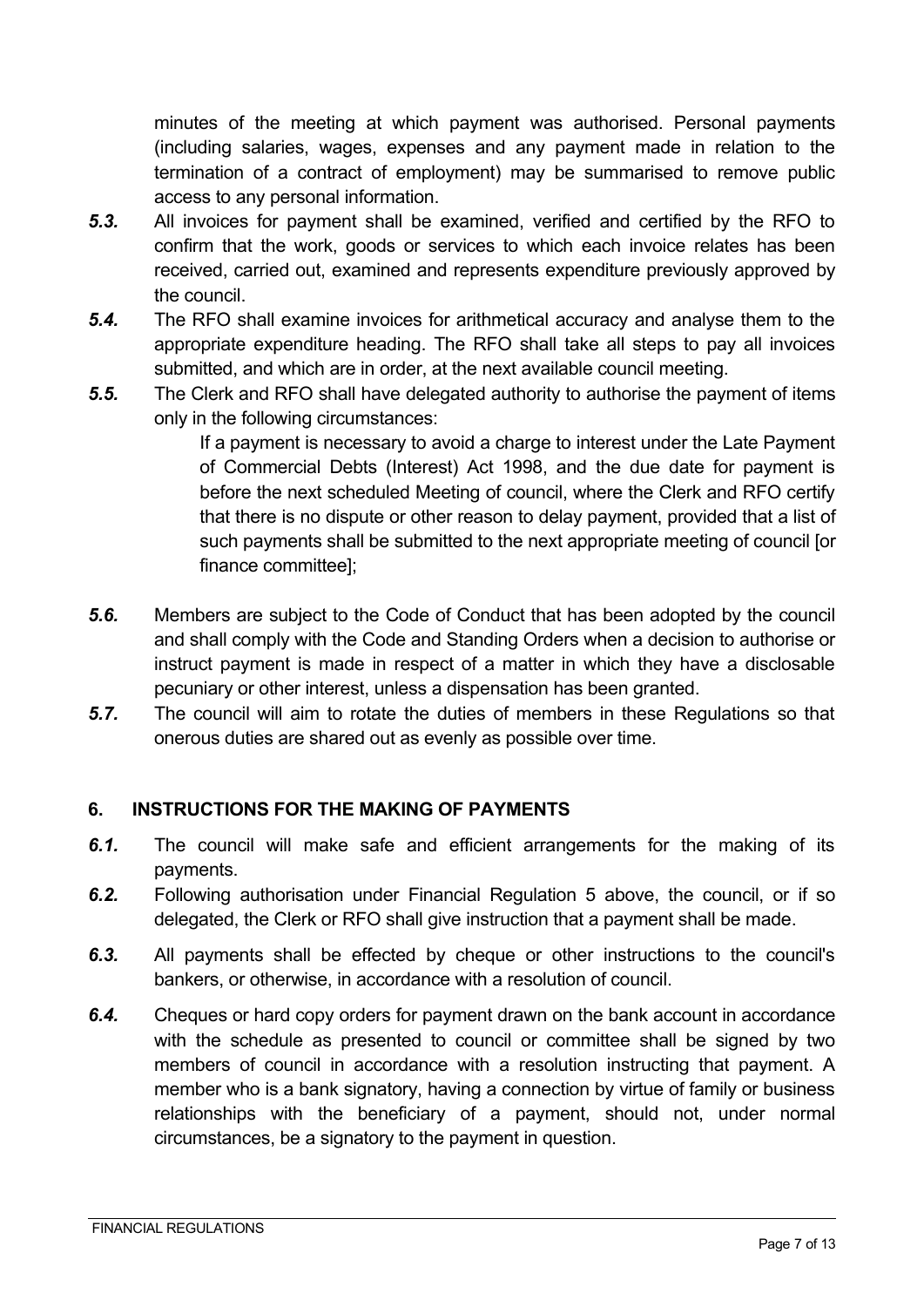- *6.5.* To indicate agreement of the details shown on the cheque or order for payment with the counterfoil and the invoice or similar documentation, the signatories shall each also initial the cheque counterfoil.
- *6.6.* Cheques or orders for payment shall not normally be presented for signature other than at a council or committee meeting (including immediately before or after such a meeting). Any signatures obtained away from such meetings shall be reported to the council at the next convenient meeting.
- *6.7.* If thought appropriate by the council, payment for utility supplies (energy, telephone and water) and any National Non-Domestic Rates may be made by variable direct debit provided that the instructions are signed by two members and any payments are reported to council as made. The approval of the use of a variable direct debit shall be renewed by resolution of the council at least every two years.
- *6.8.* If thought appropriate by the council, payment for certain items (principally salaries) may be made by banker's standing order provided that the instructions are signed, or otherwise evidenced by two members are retained and any payments are reported to council as made. The approval of the use of a banker's standing order shall be renewed by resolution of the council at least every two years.
- *6.9. If thought appropriate by council, payment for items may be made electronically provided that prior approval for each payment has been made, and all payments are reported to Council at the next ordinary meeting. The approval for the use of electronic banking shall be renewed by resolution of the council at least every two years. A current bank statement to be presented for members prior to each Council meeting. The Clerk/RFO is to initiate electronic payment and a Council member is to authorise the payment through the electronic banking system.*
- *6.10.* Regular back-up copies of the records on any computer shall be made and shall be stored securely away from the computer in question, and preferably off site.
- *6.11.* The council, and any members using computers for the council's financial business, shall ensure that anti-virus, anti-spyware and firewall software with automatic updates, together with a high level of security, is used.
- *6.12.* The council will not maintain any form of cash float. All cash received must be banked intact. Any payments made in cash by the Clerk/ RFO] (for example for postage or minor stationery items) shall be refunded on a regular basis, at least quarterly.

# **7. PAYMENT OF SALARIES**

*7.1.* As an employer, the council shall make arrangements to meet fully the statutory requirements placed on all employers by PAYE and National Insurance legislation. The payment of all salaries shall be made in accordance with payroll records and the rules of PAYE and National Insurance currently operating, and salary rates shall be as agreed by council, or duly delegated committee.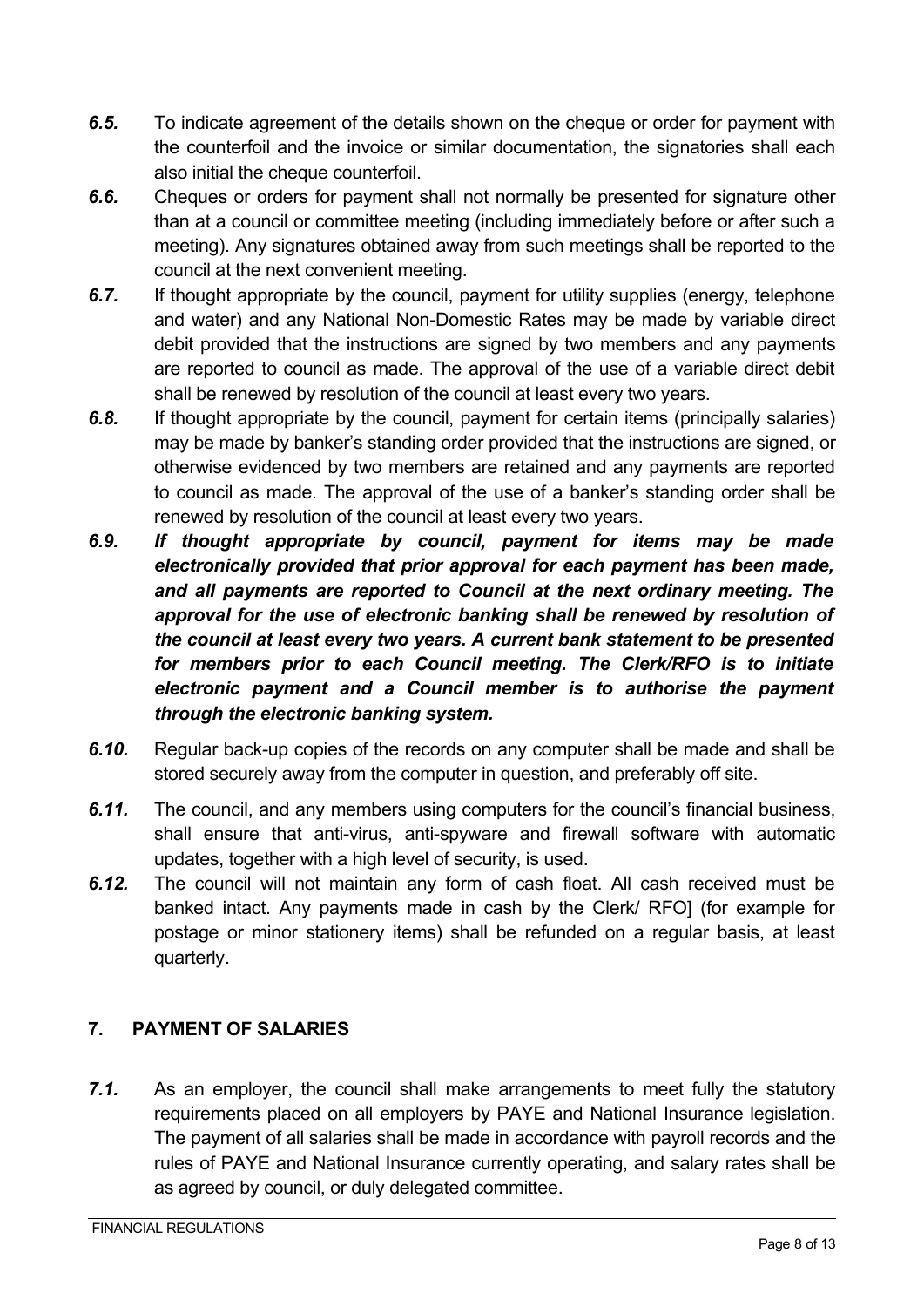- *7.2.* Payment of salaries and payment of deductions from salary such as may be required to be made for tax, national insurance and pension contributions, or similar statutory or discretionary deductions must be made in accordance with the payroll records and on the appropriate dates stipulated in employment contracts, provided that each payment is reported to the next available council meeting, as set out in these regulations above.
- *7.3.* No changes shall be made to any employee's pay, emoluments, or terms and conditions of employment without the prior consent of the council.
- *7.4.* Any termination payments shall be supported by a clear business case and reported to the council. Termination payments shall only be authorised by council.
- *7.5.* Before employing interim staff the council must consider a full business case.

#### **8. LOANS AND INVESTMENTS**

- *8.1.* All borrowings shall be effected in the name of the council, after obtaining any necessary borrowing approval. Any application for borrowing approval shall be approved by Council as to terms and purpose. The application for borrowing approval, and subsequent arrangements for the loan shall only be approved by full council.
- *8.2.* Any financial arrangement which does not require formal borrowing approval from the Secretary of State/Welsh Assembly Government (such as Hire Purchase or Leasing of tangible assets) shall be subject to approval by the full council. In each case a report in writing shall be provided to council in respect of value for money for the proposed transaction.

#### *8.3.*

The council will arrange with the council's banks and investment providers for the sending of a copy of each statement of account to the Chairman of the council at the same time as one is issued to the Clerk/ RFO.

8.4

All loans and investments shall be negotiated in the name of the council and shall be for a set period in accordance with council policy.

- 8.5 council shall consider the need for an Investment Strategy and Policy which, if drawn up, shall be in accordance with relevant regulations, proper practices and guidance. Any Strategy and Policy shall be reviewed by the council at least annually.
- 8.6 All investments of money under the control of the council shall be in the name of the council.
- 8.7 All investment certificates and other documents relating thereto shall be retained in the custody of the RFO.
- 8.8 Payments in respect of short term or long term investments, including transfers between bank accounts held in the same bank, or branch, shall be made in accordance with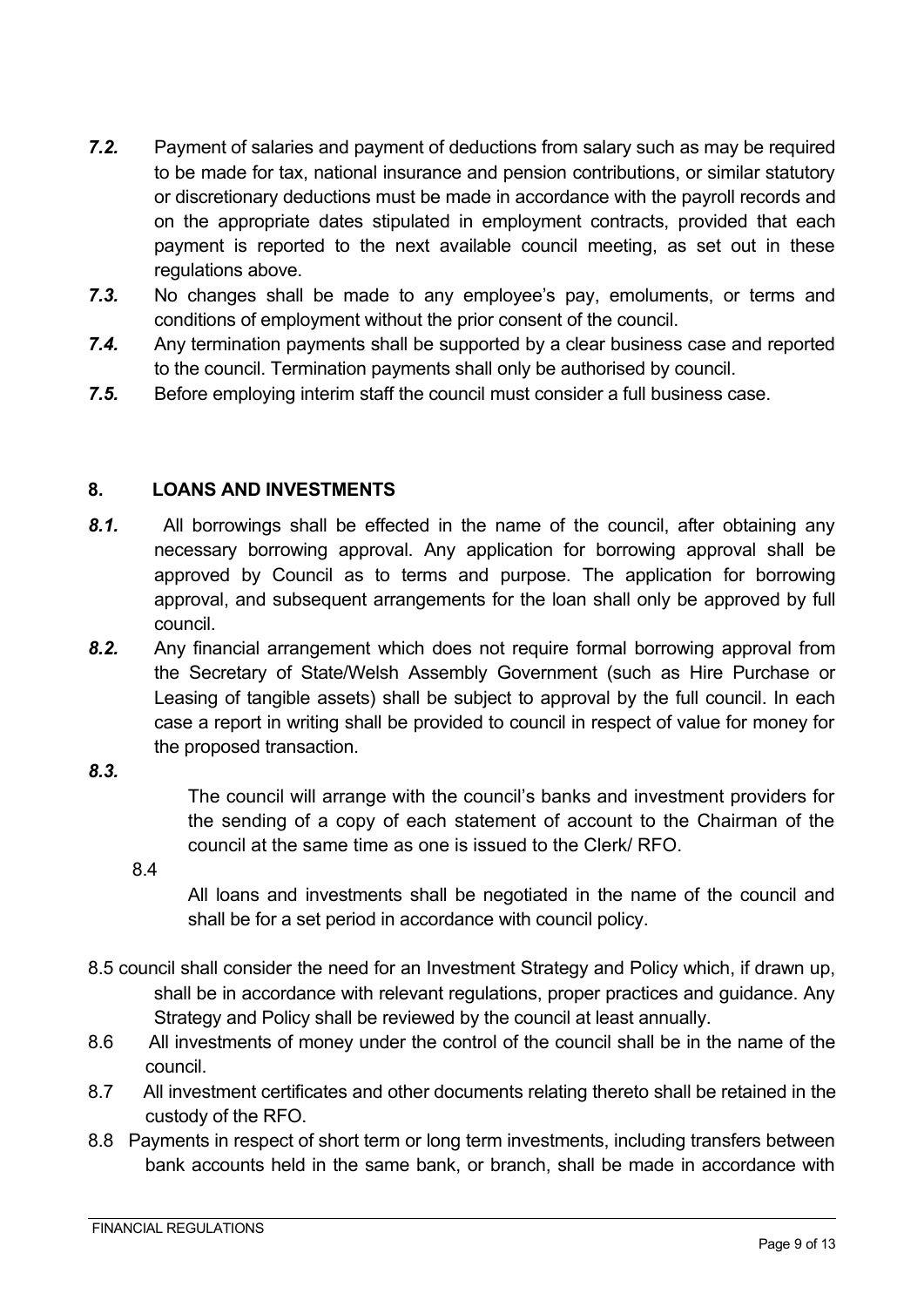Regulation 5 (Authorisation of payments) and Regulation 6 (Instructions for payments).

## **9. INCOME**

- *9.1.* The collection of all sums due to the council shall be the responsibility of and under the supervision of the RFO.
- *9.2.* Particulars of all charges to be made for work done, services rendered or goods supplied shall be agreed annually by the council, notified to the RFO and the RFO shall be responsible for the collection of all accounts due to the council.
- *9.3.* The council will review all fees and charges at least annually, following a report of the Clerk.
- *9.4.* Any sums found to be irrecoverable and any bad debts shall be reported to the council and shall be written off in the year.
- *9.5.* All sums received on behalf of the council shall be banked intact as directed by the RFO. In all cases, all receipts shall be deposited with the council's bankers with such frequency as the RFO considers necessary.
- *9.6.* The origin of each receipt shall be entered on the paying-in slip.
- *9.7.* Personal cheques shall not be cashed out of money held on behalf of the council.
- *9.8.* The RFO shall promptly complete any VAT Return that is required. Any repayment claim due in accordance with VAT Act 1994 section 33 shall be made at least annually coinciding with the financial year end.
- *9.9.* Where any significant sums of cash are regularly received by the council, the RFO shall take such steps as are agreed by the council to ensure that more than one person is present when the cash is counted in the first instance, that there is a reconciliation to some form of control such as ticket issues, and that appropriate care is taken in the security and safety of individuals banking such cash.
- *9.10.* Any income arising which is the property of a charitable trust shall be paid into a charitable bank account. Instructions for the payment of funds due from the charitable trust to the council (to meet expenditure already incurred by the authority) will be given by the Managing Trustees of the charity meeting separately from any council meeting (see also Regulation 16 below)].

## **10. ORDERS FOR WORK, GOODS AND SERVICES**

- *10.1.* An official order, or letter shall be issued for all work, goods and services unless a formal contract is to be prepared or an official order would be inappropriate. Copies of orders shall be retained.
- *10.2.* Order books shall be controlled by the RFO.
- *10.3.* All members and officers are responsible for obtaining value for money at all times. An officer issuing an official order shall ensure as far as reasonable and practicable that the best available terms are obtained in respect of each transaction, usually by obtaining three or more quotations or estimates from appropriate suppliers, subject to any *de minimis* provisions in Regulation 11.1 below.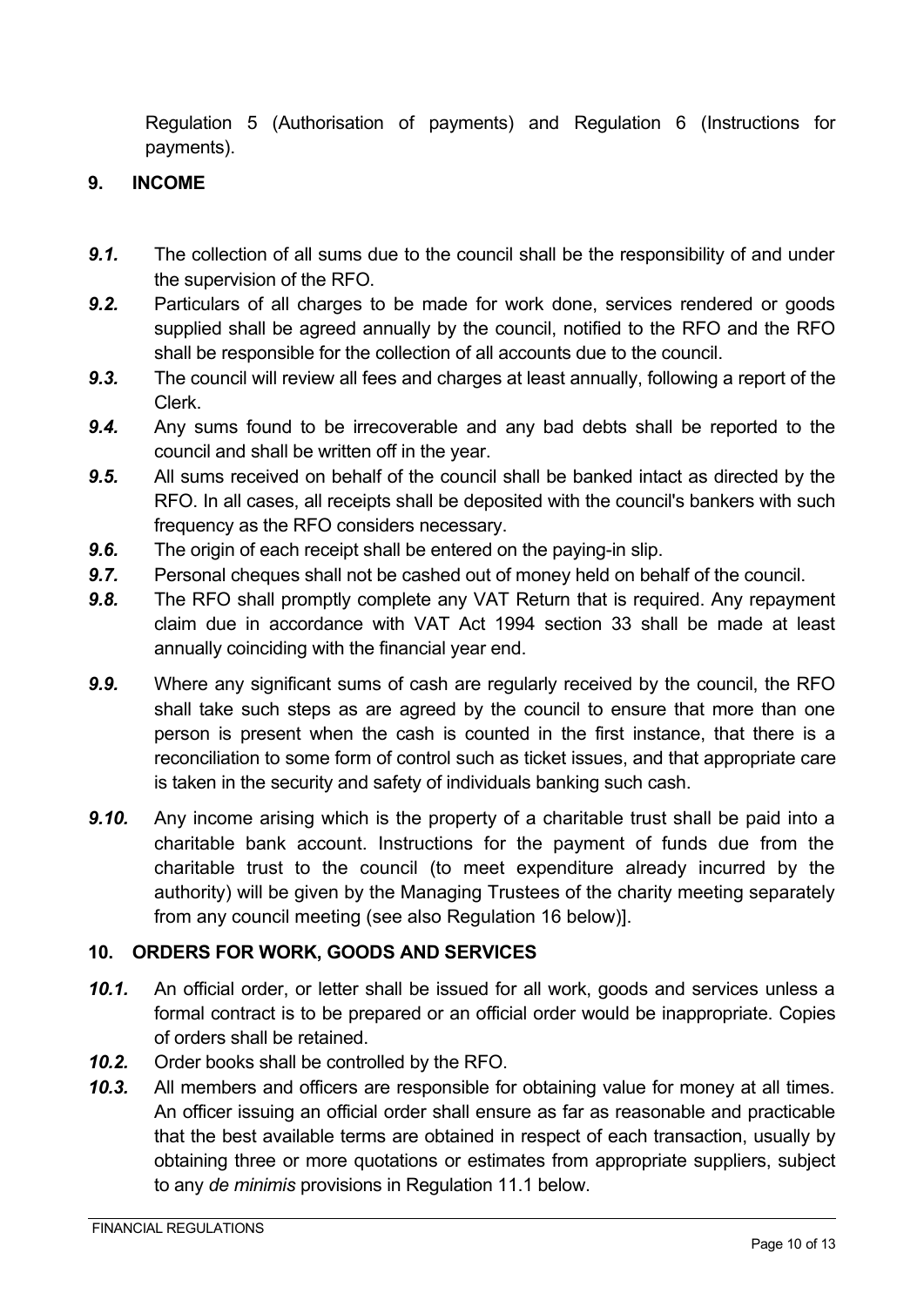- *10.4.* A member may not issue an official order or make any contract on behalf of the council.
- *10.5.* The RFO shall verify the lawful nature of any proposed purchase before the issue of any order, and in the case of new or infrequent purchases or payments, the RFO shall ensure that the statutory authority shall be reported to the meeting at which the order is approved so that the minutes can record the power being used.

#### **11. CONTRACTS**

- *11.1.* Procedures as to contracts are laid down as follows:
	- a. Every contract shall comply with these financial regulations, and no exceptions shall be made otherwise than in an emergency provided that this regulation need not apply to contracts which relate to items (i) to (vi) below:
		- i. for the supply of gas, electricity, water, sewerage and telephone services;
		- ii. for specialist services such as are provided by solicitors, accountants, surveyors and planning consultants;
		- iii. for work to be executed or goods or materials to be supplied which consist of repairs to or parts for existing machinery or equipment or plant;
		- iv. for work to be executed or goods or materials to be supplied which constitute an extension of an existing contract by the council;
	- b. All sealed tenders shall be opened at the same time on the prescribed date by the Clerk.
		- c. The council shall not be obliged to accept the lowest or any tender, quote or estimate.

d. Should it occur that the council, or duly delegated committee, does not accept any tender, quote or estimate, the work is not allocated and the council requires further pricing, provided that the specification does not change, no person shall be permitted to submit a later tender, estimate or quote who was present when the original decision making process was being undertaken.

#### **12. ASSETS, PROPERTIES AND ESTATES**

- *12.1.* The Clerk shall make appropriate arrangements for the custody of all title deeds and Land Registry Certificates of properties held by the council. The RFO shall ensure a record is maintained of all properties held by the council, recording the location, extent, plan, reference, purchase details, nature of the interest, tenancies granted, rents payable and purpose for which held in accordance with Accounts and Audit Regulations.
- *12.2.* No tangible moveable property shall be purchased or otherwise acquired, sold, leased or otherwise disposed of, without the authority of the council, together with any other consents required by law.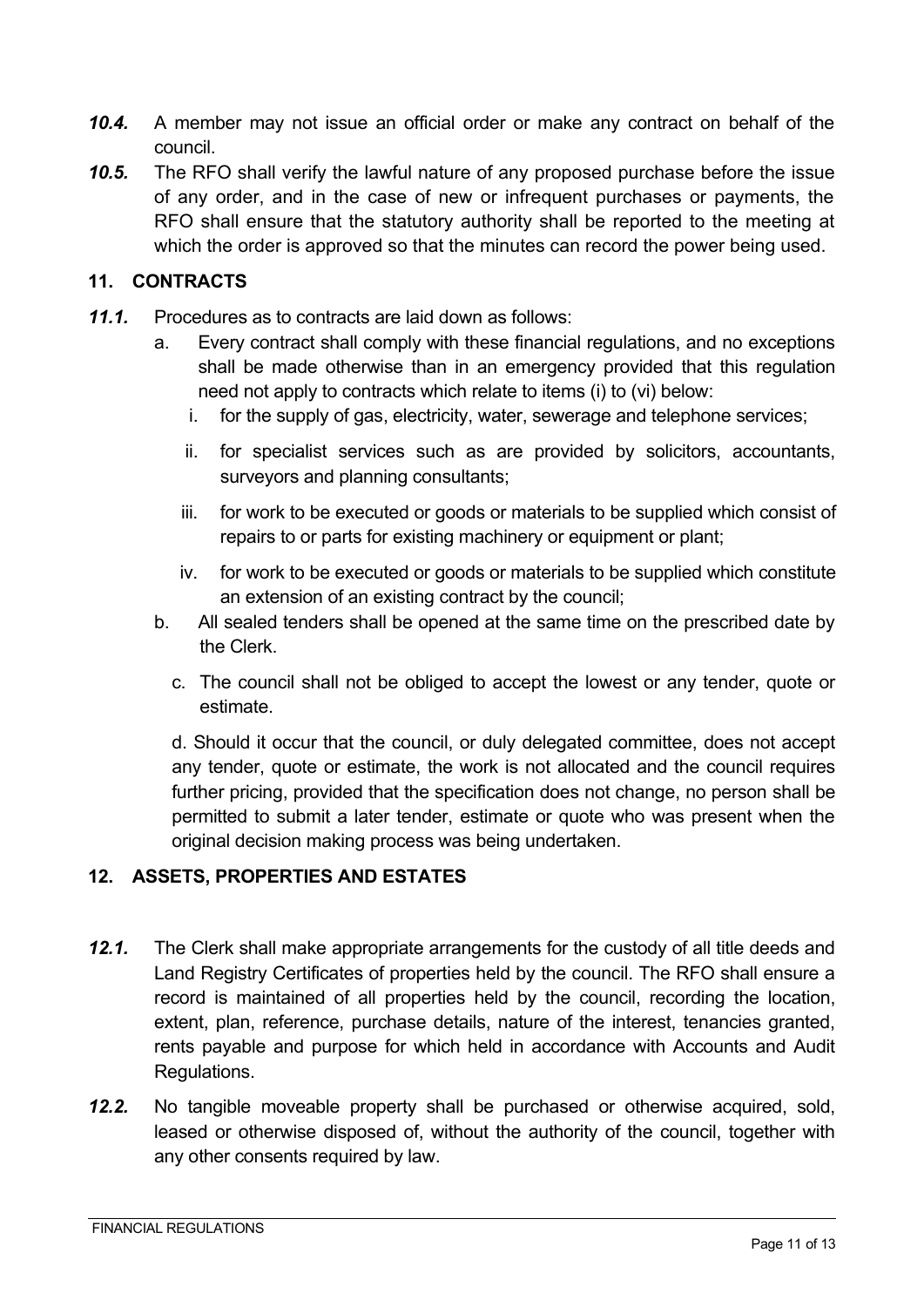- *12.3.* No real property (interests in land) shall be sold, leased or otherwise disposed of without the authority of the council, together with any other consents required by law. In each case a report in writing shall be provided to council in respect of valuation and surveyed condition of the property (including matters such as planning permissions and covenants) together with a proper business case.
- *12.4.* No real property (interests in land) shall be purchased or acquired without the authority of the full council. In each case a report in writing shall be provided to council in respect of valuation and surveyed condition of the property (including matters such as planning permissions and covenants) together with a proper business case.
- *12.5.* The RFO shall ensure that an appropriate and accurate Register of Assets and Investments is kept up to date. The continued existence of tangible assets shown in the Register shall be verified at least annually, possibly in conjunction with a health and safety inspection of assets.

#### **13. INSURANCE**

- *13.1.* Following the annual risk assessment the Clerk/ RFO shall effect all insurances and negotiate all claims on the council's insurers.
- *13.2.* The Clerk/ RFO shall keep a record of all insurances effected by the council and the property and risks covered thereby and annually review it.
- *13.3.* The Clerk/ RFO shall be notified of any loss liability or damage or of any event likely to lead to a claim, and shall report these to council at the next available meeting.
- *13.4.* All appropriate members and employees of the council shall be included in a suitable form of security or fidelity guarantee insurance which shall cover the maximum risk exposure as determined by the council.

## **14. CHARITIES**

Where the council is sole managing trustee of a charitable body the Clerk/ RFO shall ensure that separate accounts are kept of the funds held on charitable trusts and separate financial reports made in such form as shall be appropriate, in accordance with Charity Law and legislation, or as determined by the Charity Commission. The Clerk/ RFO shall arrange for any audit or independent examination as may be required by Charity Law or any Governing Document.